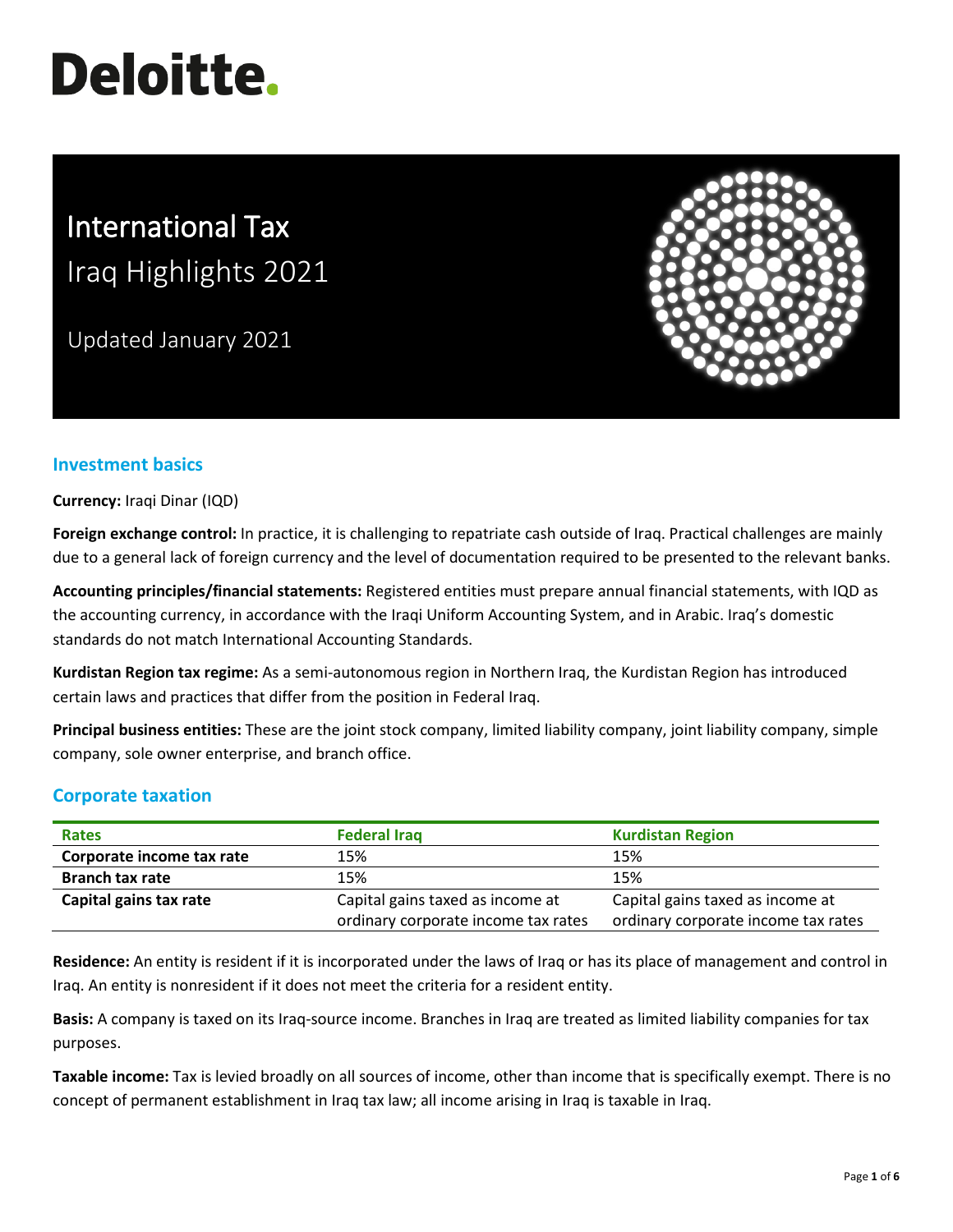**Rate:** A flat rate of 15% generally applies. A 35% rate applies to companies operating in the oil and gas sector.

A 15% rate applies to all industries in the Kurdistan Region.

**Surtax:** There is no surtax.

**Alternative minimum tax**: There is no alternative minimum tax.

**Taxation of dividends:** Dividends received by an Iraqi entity generally are not subject to tax, provided the profits out of which the dividends are paid have been subject to tax in Iraq.

**Capital gains:** Gains derived from the sale of assets are included in ordinary income and taxed at the applicable corporate tax rate.

**Losses:** Losses are tax deductible and may be carried forward for up to five consecutive years but no more than 50% of any year's taxable income may be offset. Losses carried forward may be offset only against the same source of income from which the original loss arose. The carryback of losses is not permitted.

**Foreign tax relief:** There is no relief for foreign tax.

**Participation exemption:** There is no participation exemption.

**Holding company regime:** There is no holding company regime.

**Incentives:** The investment law provides tax holidays and exemptions from import/export taxes for specific approved projects. Free zones exist but are nascent.

#### **Compliance for corporations**

**Tax year:** The tax year is the calendar year.

**Consolidated returns:** Consolidated returns are permitted in certain cases.

**Filing and payment:** The corporate tax return must be filed by 31 May following the end of the taxable year (30 June in the Kurdistan Region).

**Penalties:** Penalties are imposed on unpaid or late paid tax of 5% of the amount outstanding if payment is not made within 21 days of the due date, plus an additional 5% penalty if the tax is outstanding after a further 21 days (i.e., 42 days in total). Interest runs from the payment due date until the date the tax is finally settled.

In the Kurdistan Region, late filing of the tax return may attract a penalty of 5% per month, up to a maximum of 100% of the tax liability for "large" taxpayers. In addition, interest applies on late paid tax at a rate of 1% per month for large taxpayers.

Penalties for late filing are calculated as 10% of the tax liability. This amount is capped at IQD 75,000 per year for small companies (the cap does not apply to taxpayers considered to be large). The tax authorities have discretion to assess additional penalties ranging from 10% to 25% on the assessed profit for late filing, although this is not consistently applied.

**Rulings:** Tax rulings are not available.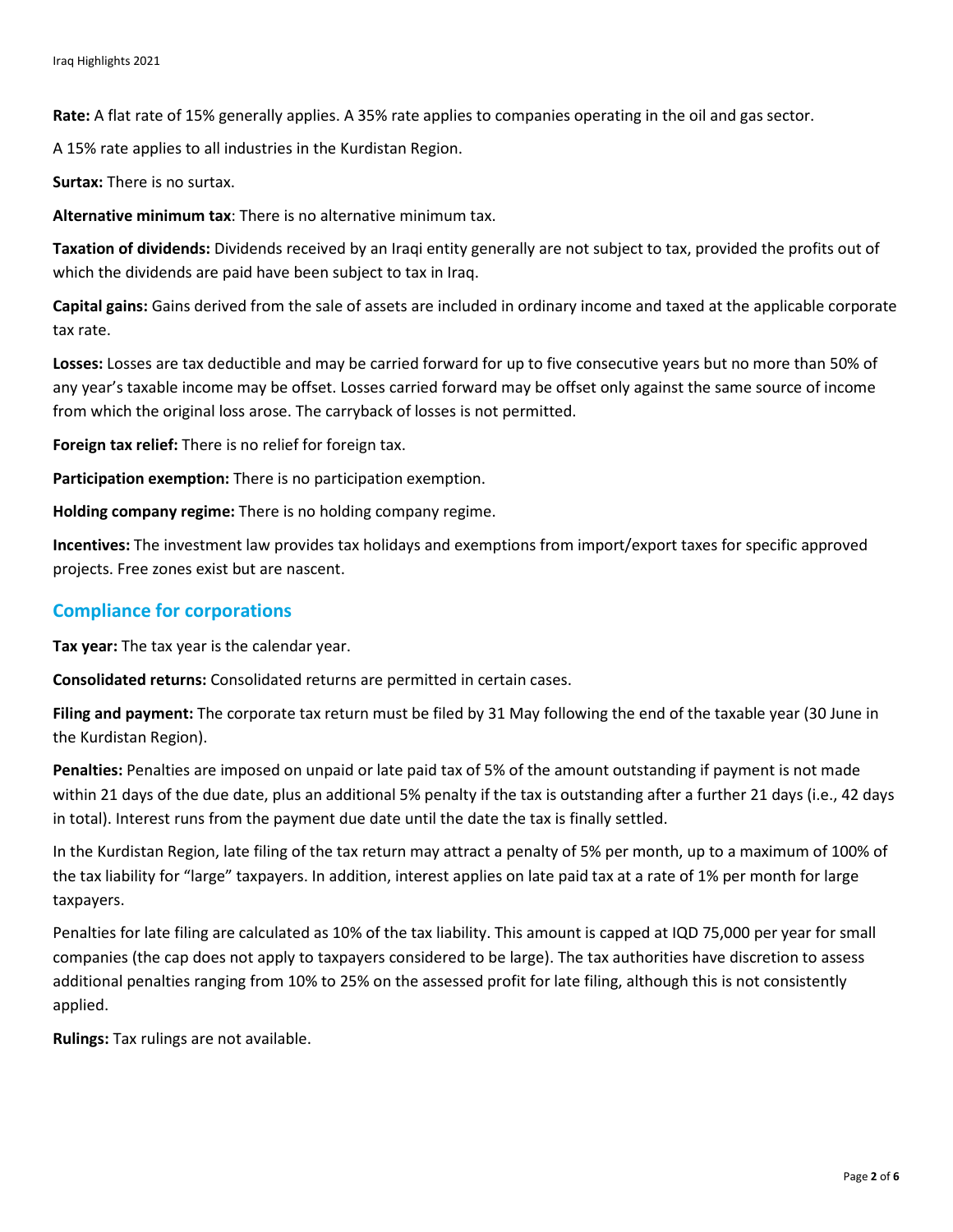#### **Individual taxation**

| <b>Rates</b>                             |                           |                                |  |
|------------------------------------------|---------------------------|--------------------------------|--|
| Individual income tax rate: Federal Iraq | <b>Employment income</b>  | Rate                           |  |
|                                          | Up to IQD 250,000         | 3%                             |  |
|                                          | IQD 250,001-IQD 500,000   | 5%                             |  |
|                                          | IQD 500,001-IQD 1,000,000 | 10%                            |  |
|                                          | Over IQD 1,000,000        | 15%                            |  |
| <b>Kurdistan Region</b>                  |                           | 5% (employment income)         |  |
| Capital gains tax rate                   |                           | Capital gains taxed as income  |  |
|                                          |                           | at individual income tax rates |  |

**Residence:** Iraqi individuals who are present in Iraq for at least four months during a tax year are considered resident. Non-Iraqi individuals are deemed to be resident in Iraq if they are present for at least four consecutive months or a total of six months during the tax year.

**Basis:** Iraqi nationals who are resident in Iraq are taxable on their worldwide income. Non-Iraqi nationals are subject to tax on income arising in Iraq, irrespective of their residence status.

**Taxable income:** Most sources of income are taxable, unless specifically exempt.

**Rates:** In Federal Iraq, employment taxes are applied at progressive rates up to 15%.

In the Kurdistan Region, a 5% tax is imposed on basic salary plus any allowances in excess of 30% of the basic salary.

**Capital gains**: Capital gains derived by individuals are treated as income and taxed at the individual's tax rate.

**Deductions and allowances:** The Federal Iraq income tax law provides for various deductions and allowances in calculating taxable income.

In the Kurdistan Region, individuals are entitled to a tax-free legal allowance of IQD 1 million per month.

**Foreign tax relief:** There is no relief for foreign tax.

#### **Compliance for individuals**

**Tax year:** The tax year is the calendar year.

**Filing status:** It is the employer's responsibility to make filings on a monthly or quarterly and annual basis on behalf of their employees working in Federal Iraq and the Kurdistan Region.

**Filing and payment:** Employers are required to withhold taxes on behalf of employees and pay the tax to the tax authorities by the 15th day of each month, and to submit annual tax returns on behalf of their employees. The annual employment tax declaration must be made before 31 March of the year following the tax year.

In the Kurdistan Region, taxes withheld from employees should be remitted on a quarterly basis. The withheld taxes along with the quarterly employment tax returns are required to be submitted within 21 days following the end of the quarter.

The annual employment tax declaration must be made before 1 March of the year following the tax year.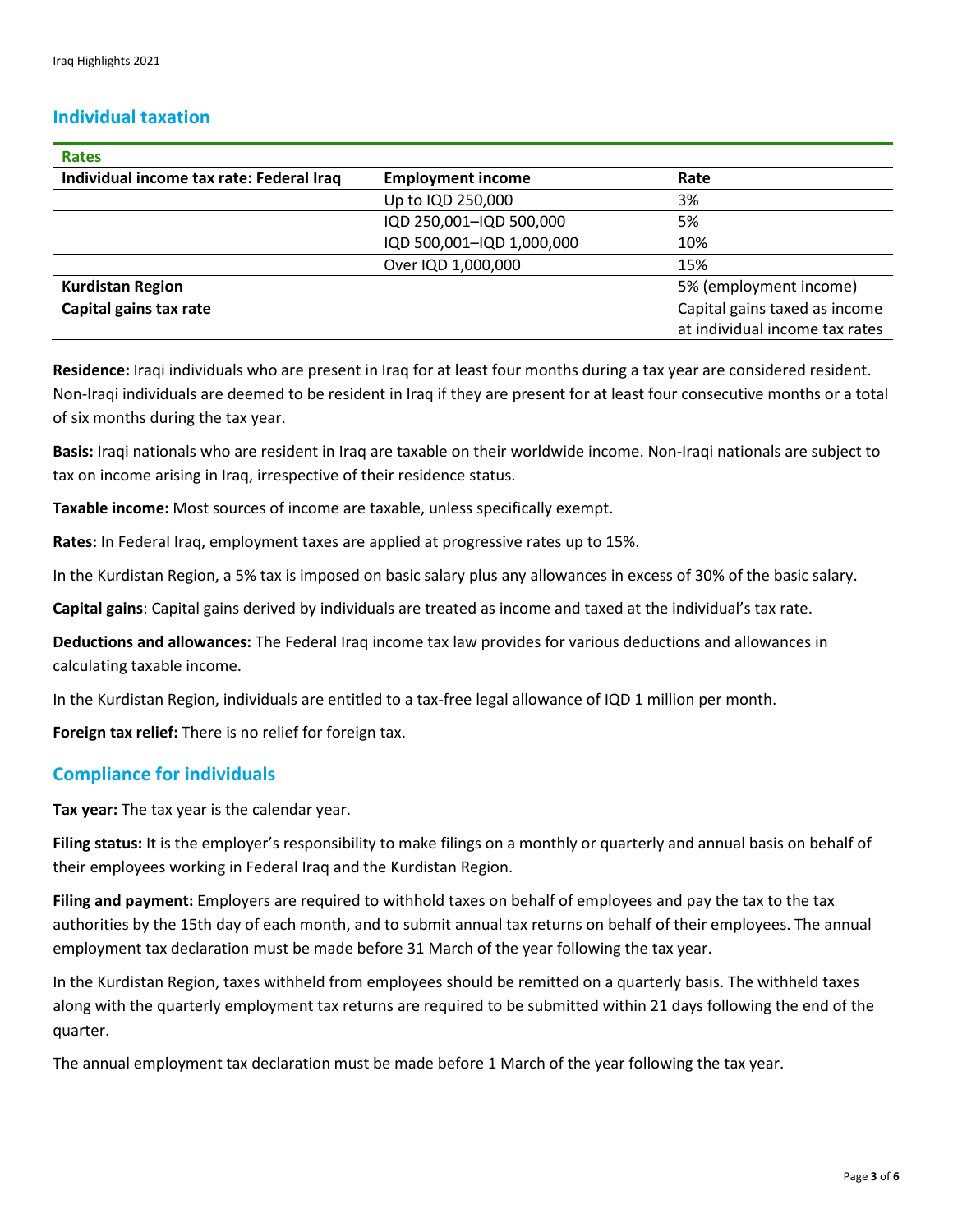**Penalties:** Penalties are imposed on unpaid or late paid employment taxes, for both Federal Iraq and the Kurdistan Region, of 5% of the amount outstanding if payment is not made within 21 days of the due date, plus an additional 5% penalty if the tax still is outstanding after a further 21 days (i.e., 42 days in total).

Interest on late paid taxes is applied at a rate of 11% per annum on the amount outstanding in Federal Iraq. In the Kurdistan Region, interest on late paid tax is applied at a rate of 1.5% per month.

**Rulings:** Tax rulings are not available.

#### **Withholding tax**

| Rates                              |                  |            |                     |            |  |
|------------------------------------|------------------|------------|---------------------|------------|--|
| Type of payment                    | <b>Residents</b> |            | <b>Nonresidents</b> |            |  |
|                                    | Company          | Individual | Company             | Individual |  |
| <b>Dividends</b>                   | 0%               | 0%         | 0%                  | 0%         |  |
| <b>Interest</b>                    | 0%               | 0%         | 15%                 | 0%         |  |
| <b>Royalties</b>                   | 0%               | 0%         | 0%                  | 0%         |  |
| <b>Fees for technical services</b> | 0%               | 0%         | 0%                  | 0%         |  |

**Dividends:** Iraq does not impose withholding tax on dividends, provided that the profits out of which the dividends are paid have been subject to tax.

**Interest:** Interest paid to nonresident companies is subject to withholding tax of 15% of the gross payment. There is no withholding tax on interest paid to nonresident individuals or to residents.

**Royalties:** Iraq does not impose a specific withholding tax on royalties but see "Other," below.

**Fees for technical services:** Iraq does not impose withholding tax on fees for technical services but see "Other," below.

**Branch remittance tax:** There is no branch remittance tax.

**Other:** Iraq has an extensive tax retention system that applies in respect of payments to subcontractors under contracts that are considered to constitute "trading" in Iraq. The applicable tax retention rate may reach 10%, depending on the nature of the contract.

Payments made under contracts that fall within the scope of the oil and gas tax law are subject to a 7% withholding tax. Payments that fall outside of the scope of the oil and gas tax law generally are subject to withholding tax at rates of 3% to 3.3%. In practice, the rate may vary depending on the industry.

Tax retentions are not consistently applied in the Kurdistan Region, other than on payments made by the public sector, which often include a 5% tax retention.

#### **Anti-avoidance rules**

**Transfer pricing:** There are no specific transfer pricing rules, but the Iraq tax authorities reserve the right to adjust the taxable profits of an entity if they consider the amounts recorded to be unreasonable.

**Interest deduction limitations:** There are no limitations on the deductibility of interest.

**Controlled foreign companies:** There is no controlled foreign company legislation.

**Hybrids:** There is no anti-hybrid legislation.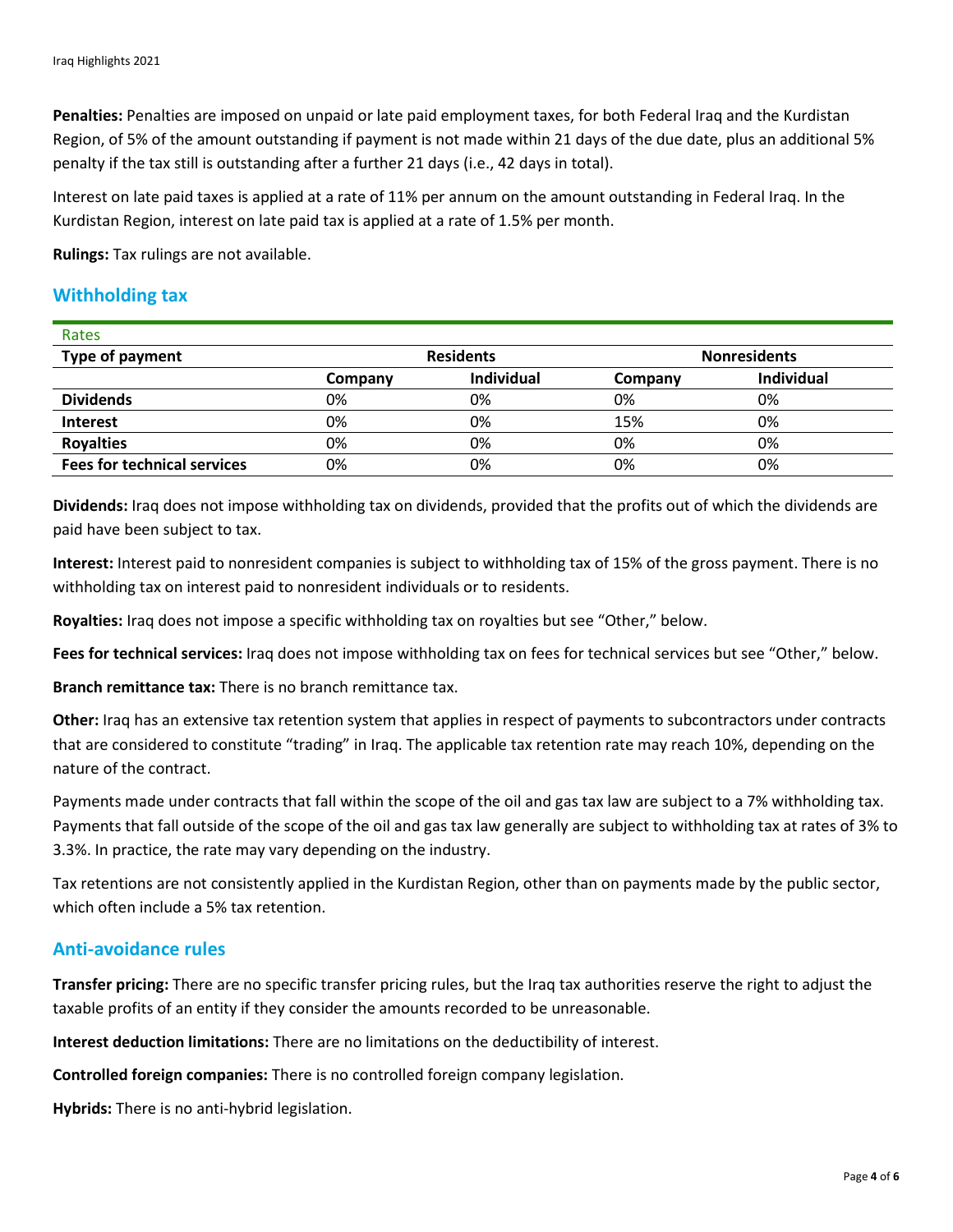**Economic substance requirements:** There are no economic substance requirements.

**Disclosure requirements:** There are no disclosure requirements.

**Exit tax:** There are no exit taxes. However, to deregister an entity, a tax clearance generally is required, which is issued only if the company is current with its tax filing obligations.

**General anti-avoidance rule:** There is no general anti-avoidance rule.

#### **Value added tax**

There currently are limited VAT or sales taxes in Iraq. Sales tax applies on a number of consumer items, specifically tobacco and alcohol, flights, and internet and mobile plans/prepaid cards.

#### **Other taxes on corporations and individuals**

Unless otherwise stated, the taxes in this section apply both to companies and individuals and are imposed at the federal level.

**Social security contributions:** The employer deducts 5% from an employee's salary and makes a 12% or 25% contribution of its own.

The social security contributions in the Kurdistan Region are 5% for employees and 12% for employers.

**Payroll tax:** There is no separate payroll tax but employers are required to calculate, withhold, and remit employees' personal income tax.

**Capital duty:** There is no capital duty.

**Real property tax:** A 12% real estate income tax applies on the annual revenue derived from all real estate in Iraq discounted by 10%, to allow a notional deduction for assumed maintenance and depreciation, resulting in an effective tax rate of 10.8%.

**Transfer tax:** There is no transfer tax.

**Stamp duty:** The stamp duty law provides for de minimis payments on certain procedures and documents, and a 0.2% stamp duty on contracts of fixed value.

**Net wealth/worth tax:** There is no net wealth or net worth tax.

**Inheritance/estate tax:** There is no inheritance tax or estate tax.

**Tax treaties:** Iraq has entered into a number of tax treaties but none are yet in effect.

**Tax authorities:** Federal Iraq: General Commission of Taxation; Kurdistan Region: Income Tax Directorate

Contact us:

**Alex Law Brisida Acar Atheer Aljuboory**

Email: [alexlaw@deloitte.com](mailto:alexlaw@deloitte.com) Email: [briacar@deloitte.com](mailto:briacar@deloitte.com) Email: [aaljuboory@deloitte.com](mailto:aaljuboory@deloitte.com)